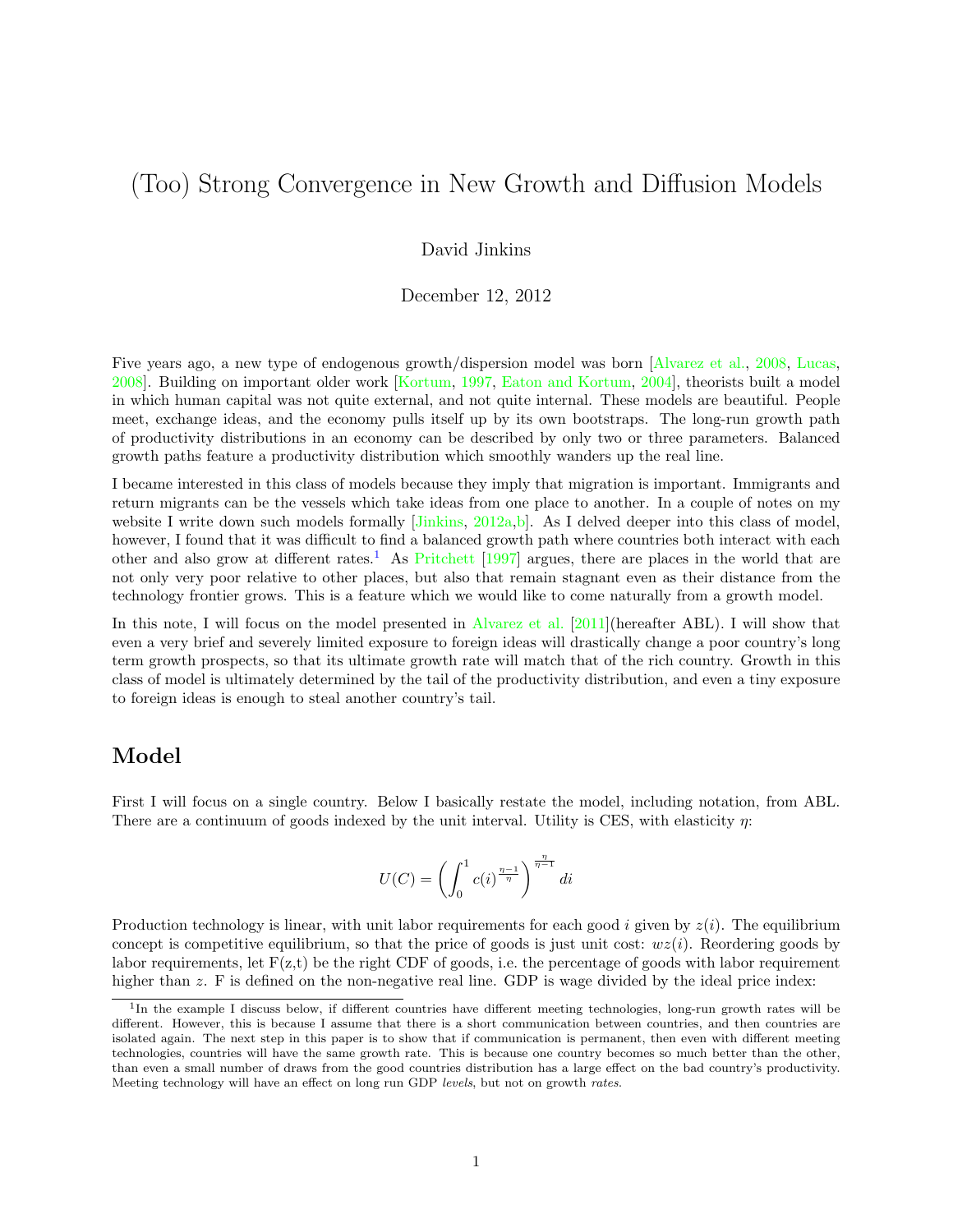<span id="page-1-2"></span>
$$
y(t) = \left(\int_0^\infty z^{\frac{\eta - 1}{\eta}} f(z, t) dz\right)^{\frac{-\eta}{\eta - 1}}\tag{1}
$$

The first important growth parameter is  $\alpha$ , the number of independent draws which each good gets per unit of time<sup>[2](#page-1-0)</sup>. Following ABL, let draws be taken from the right CDF  $G(z,t)$ . If good 1 "meets" a good with a lower unit labor cost, then good 1 can now be produced with the lower unit labor cost. Consider a time period ∆:

$$
F(z, t + \Delta) = F(z, t) (G(z, t))^{\alpha \Delta}
$$

Taking logs and letting  $\Delta$  approach zero, we get:

<span id="page-1-1"></span>
$$
\frac{\partial \ln F(z,t)}{\partial t} = \alpha \ln G(z,t)
$$
\n(2)

Integrating both sides, and plugging the initial condition:

$$
\ln F(z,t) = \ln F(z,0) + \alpha \int_0^t \ln G(z,s)ds
$$

Now, suppose that  $G(z, t) = F(z, t)$ , so that draws are taken from an economy's own distribution. Then we can solve  $(2)$ :

<span id="page-1-4"></span>
$$
\ln F(z, t) = \ln F(z, 0)e^{\alpha t}
$$
\n(3)

We will be interested in balanced growth paths, defined in this class of models as a parameter  $\nu$  and a distribution  $\Phi$  such that:

<span id="page-1-3"></span>
$$
F(z,t) = \Phi(e^{\nu t}z)
$$
 (4)

A glance at [\(1\)](#page-1-2) shows that the growth rate of the economy on a balanced growth path will be  $\nu$ . Plugging  $(4)$  into  $(3)$  we get:

<span id="page-1-5"></span>
$$
\ln \Phi(e^{\nu t}z) = \ln \Phi(z)e^{\alpha t} \tag{5}
$$

ABL prove that the family of right CDF's which satisfy [\(5\)](#page-1-5) is Weibull, described by two parameters–a scale parameter  $\lambda$  and a shape parameter  $\theta$ :

$$
F(z,0) = e^{-\lambda z^{\frac{1}{\theta}}}
$$

 $\overline{1}$ 

Furthermore, the GDP growth rate is  $\nu = \alpha \theta$ . We can think of  $\theta$  as summarizing how fat the tail of productivity is, so that the growth rate depends on both the fatness of the tail and the number of draws per period.

The last result from ABL I will mention is on stability. A labor requirement distribution  $F$  is said to converge to a BGP with Weibull parameters  $\theta$  and  $\lambda$  if:

<span id="page-1-0"></span><sup>&</sup>lt;sup>2</sup>In the first generation of these growth papers,  $\alpha$  was described as the number of meetings each *person* gets per period. In ALM they do it as the number of meetings each good gets per period. The reason is that ALM want firms to be able to scale. A single person can only provide a single unit of labor, and in the original models cannot share his productivity. In the new models, firms can hire labor to use their technology, which is per good, and is available to everyone in the economy. The "hard to transfer human capital" interpretation I gave these models earlier is based on the meetings per person interpretation. I find it more understandable to think about  $\alpha$  this way.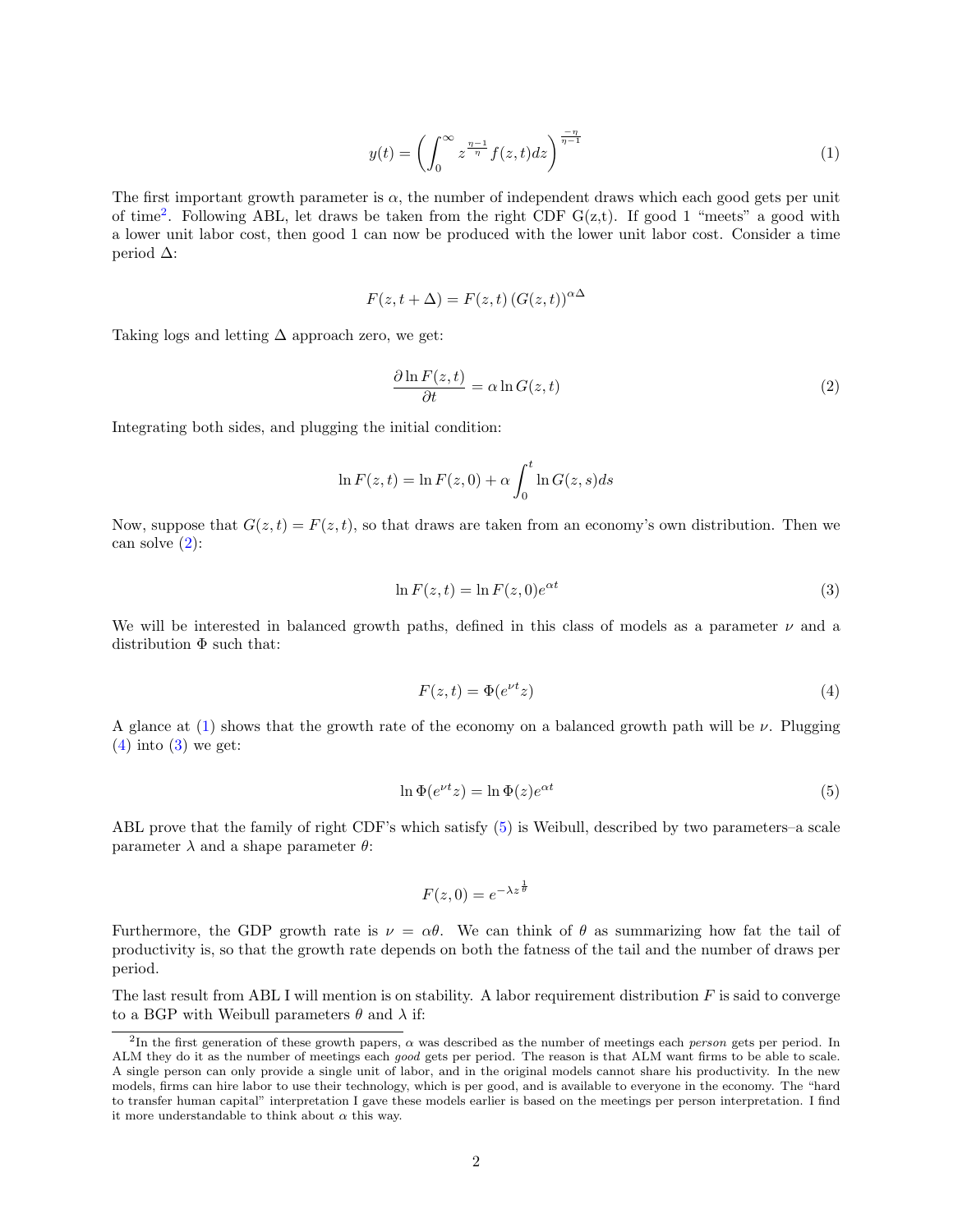<span id="page-2-0"></span>
$$
\lim_{t \to \infty} \ln \left[ F \left( e^{-\alpha \theta t} z, t \right) \right] = -\lambda z^{\frac{1}{\theta}} \tag{6}
$$

If the initial distribution satisfies the following property for parameters  $n > 0$  and  $K > 0$ , then [\(6\)](#page-2-0) holds for  $\theta = n$  and  $\lambda = K$ :

<span id="page-2-1"></span>
$$
\lim_{z \to 0} n f(z^n, 0) z^{n-1} = K
$$
\n(7)

# Tail-Stealing

In this section, I demonstrate the sensitivity of growth rates in ABL with an example. Let there be two countries, called India and England. Let India have an initial labor requirement distribution  $F(z,0)$  which satisfies [\(7\)](#page-2-1) with parameters  $\theta$  and  $\lambda$ , and let England have a distribution  $G(z,0)$  which satisfies (7) with parameters  $\gamma$  and  $\mu$ . Let both countries have the same meeting rate  $\alpha$ . In autarchy, India and England will have respective BGP GDP growth rates of  $\alpha\theta$  and  $\alpha\gamma$ .

Initially for a period  $\Delta$ , we will let Indian goods draw from the English distribution with probability  $\beta$ , and their own distribution with probability  $\alpha$ . Using [\(2\)](#page-1-1), we get:

$$
\ln F(z, \Delta) = e^{\alpha \Delta} \ln F(z, 0) + \beta \int_0^{\Delta} \ln G(z, s) ds
$$

Exponentiating, taking derivatives, and setting  $A = e^{\alpha \Delta}$ :

$$
f(z, \Delta) = AF(z, 0)^{A-1} f(z, 0) + e^{\beta \int \ln G ds} \beta \int_0^{\Delta} \frac{g(z, s)}{G(z, s)} ds
$$

Now we take  $f(z, \Delta)$  to be the new "initial" Indian distribution, and find parameters for which [\(7\)](#page-2-1) is satisfied. First note that both  $F(0,0)$  and  $G(0,0)$  are equal to one, and we will assume that they approach the limit smoothly. Guess first that  $n = \gamma = m\theta$ . Then:

$$
\lim_{z \to 0} A \gamma f(z^{\gamma}, 0) z^{\gamma - 1} = A m \lim_{z \to 0} \theta f((z^m)^{\theta}, 0) (z^m)^{\theta - 1} (z^m)^{1 - \frac{1}{m}}
$$
  
=  $A m \lambda \lim_{z \to 0} (z^m)^{1 - \frac{1}{m}}$   
= 0 (8)

I may have to rule out some crazy distributions in order to switch the limit and integral below:

<span id="page-2-3"></span><span id="page-2-2"></span>
$$
\lim_{z \to 0} \beta \gamma z^{\gamma - 1} \int_0^{\Delta} g(z^{\gamma}, s) ds = \beta \lim_{z \to 0} \int_0^{\Delta} \gamma z^{\gamma - 1} g(z^{\gamma}, s) ds
$$

$$
= \beta \int_0^{\Delta} \lim_{z \to 0} \gamma z^{\gamma - 1} g(z^{\gamma}, s) ds
$$

$$
= \beta \int_0^{\Delta} e^{\alpha s} \mu ds
$$

$$
= \beta (e^{\alpha \Delta} - 1) \mu
$$

$$
= B\mu
$$
(9)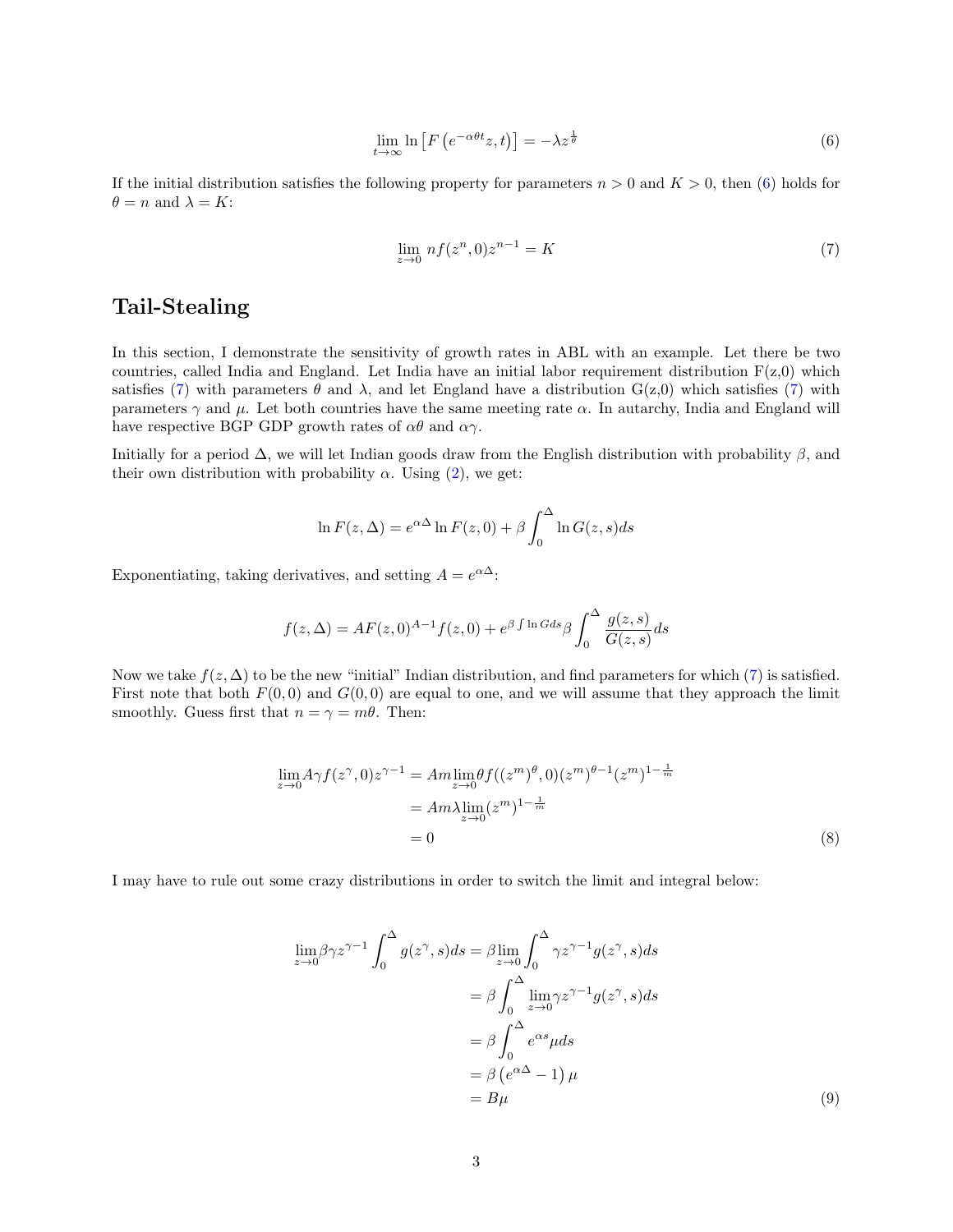Combining [\(8\)](#page-2-2) and [\(9\)](#page-2-3), we see that  $f(z, \Delta)$  now satisfies [\(7\)](#page-2-1) with parameters  $\gamma$  and  $B\mu$ . Therefore, the Indian distribution will converge to a Weibull labor requirement distribution with the same BGP growth rate as England. In effect, India has stolen England's tail. Moreover, India's tail parameter  $\gamma$ , and thus long-run growth rate, does not depend on the length of exposure time ∆ or the rate of drawing from the foreign distribution  $\beta$ , so long as both parameters are positive.

## Bounding Convergence Time

Consider the special case in which India and England are already on their balanced growth paths. India's initial right cost CDF is then:

$$
F(z,0) = e^{-\lambda z^{\frac{1}{\theta}}}.
$$

England's initial right CDF is:

<span id="page-3-1"></span>
$$
G(z,0) = e^{-\mu z^{\frac{1}{\gamma}}}.
$$

As before, let  $\gamma > \theta$ . Let  $C = \lambda e^{\alpha \Delta}$ , and  $D = \beta \mu (e^{\alpha \Delta} - 1)$ . Performing the same intervention as above, we can rewrite the GDP equation  $(1)$  as:<sup>[3](#page-3-0)</sup>

$$
y(t) = \left(\int_0^\infty z^{\frac{\eta - 1}{\eta}} \left( Ce^{\alpha t} \frac{1}{\theta} z^{\frac{1 - \theta}{\theta}} + De^{\alpha t} \frac{1}{\gamma} z^{\frac{1 - \gamma}{\gamma}} \right) e^{-\left( Ce^{\alpha t} z^{\frac{1}{\theta}} + De^{\alpha t} z^{\frac{1}{\gamma}} \right)} dz \right)^{\frac{-\eta}{\eta - 1}}
$$
  
=  $e^{\alpha \gamma t} \left(\int_0^\infty x^{\frac{\eta - 1}{\eta}} \left( Ce^{\alpha (1 - \frac{\gamma}{\theta}) t} \frac{1}{\theta} x^{\frac{1 - \theta}{\theta}} + D \frac{1}{\gamma} x^{\frac{1 - \gamma}{\gamma}} \right) e^{-\left( Ce^{\alpha (1 - \frac{\gamma}{\theta}) t} x^{\frac{1}{\theta}} + Dx^{\frac{1}{\gamma}} \right)} dx \right)^{\frac{-\eta}{\eta - 1}}$  (10)

As is clear from [\(10\)](#page-3-1) and consistent with the last section, the Indian economy is converging to GDP:

$$
y_{\infty}(t) = e^{\alpha \gamma t} \left( \int_0^{\infty} x^{\frac{\eta - 1}{\eta}} D_{\gamma}^{\frac{1 - \gamma}{\gamma}} e^{-D_x \frac{1}{\gamma}} dx \right)^{\frac{-\eta}{\eta - 1}}
$$

$$
= e^{\alpha \gamma t} \left( \frac{1}{\gamma} D^{-\gamma \frac{\eta - 1}{\eta}} \Gamma \left[ 1 + \gamma \frac{\eta - 1}{\eta} \right] \right)^{\frac{-\eta}{\eta - 1}}
$$
(11)

One might ask how long it will take the economy to approach within  $\varepsilon$ % of its long run GDP. Given any  $\varepsilon > 0$ , my goal is to find a time T such that for all  $t > T$ :

<span id="page-3-4"></span><span id="page-3-3"></span><span id="page-3-2"></span>
$$
\frac{y_{\infty}(t) - y(t)}{y_{\infty}(t)} < \varepsilon. \tag{12}
$$

We can separate  $(10)$  into two terms:

$$
y(t) = e^{\alpha \gamma t} \left( \int_0^\infty x^{\frac{\eta - 1}{\eta}} C e^{\alpha (1 - \frac{\gamma}{\theta}) t} \frac{1}{\theta} x^{\frac{1 - \theta}{\theta}} e^{-\left( C e^{\alpha (1 - \frac{\gamma}{\theta}) t} x^{\frac{1}{\theta}} + D x^{\frac{1}{\gamma}} \right)} + \int_0^\infty x^{\frac{\eta - 1}{\eta}} D \frac{1}{\gamma} x^{\frac{1 - \gamma}{\gamma}} e^{-\left( C e^{\alpha (1 - \frac{\gamma}{\theta}) t} x^{\frac{1}{\theta}} + D x^{\frac{1}{\gamma}} \right)} \right)^{\frac{-\eta}{\eta - 1}}
$$
(13)

<span id="page-3-0"></span><sup>&</sup>lt;sup>3</sup>I drop the  $\Delta$  from the intervention to make notation simpler, but all t's refer to time after the intervention is finished.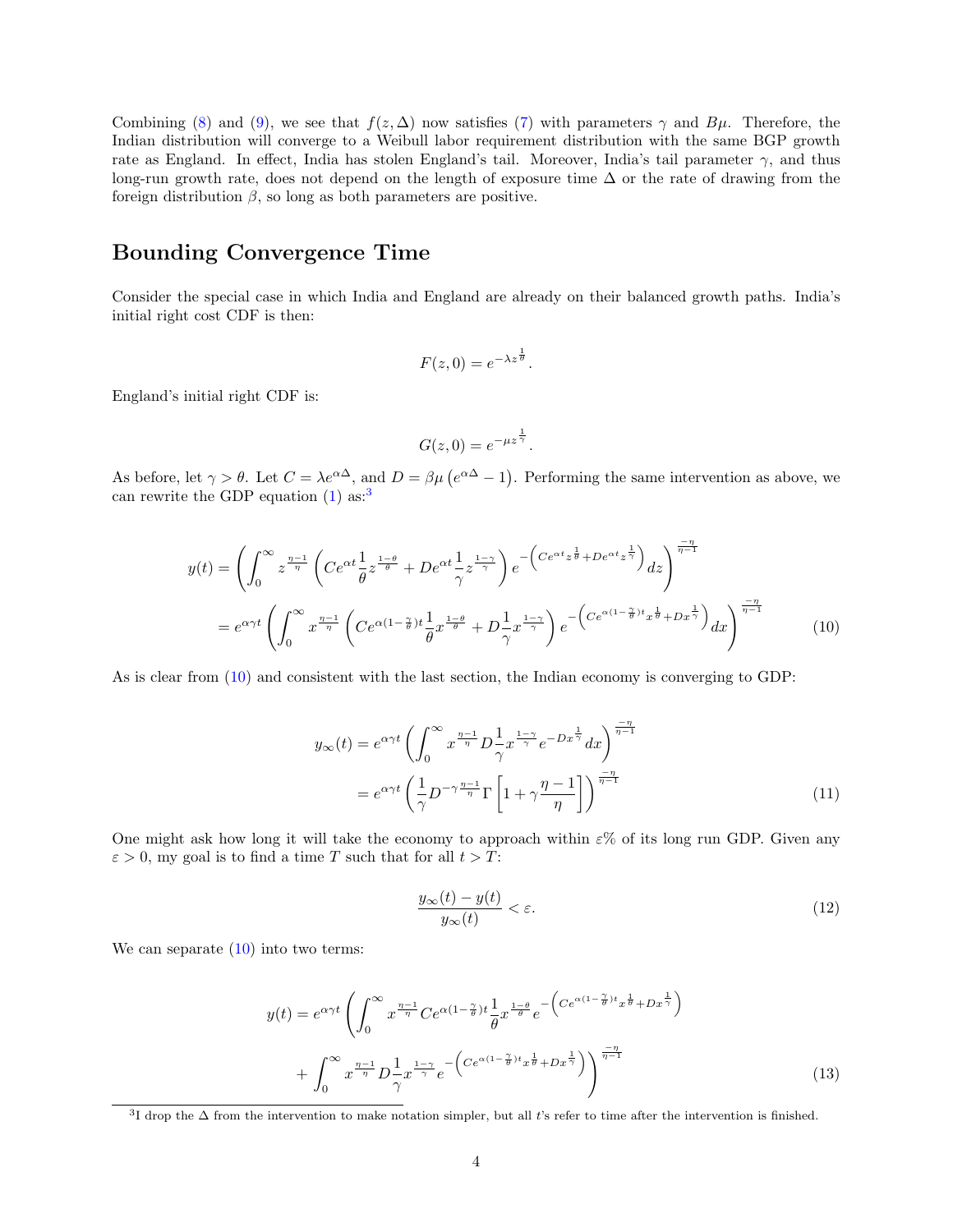Two terms are added inside the parenthesis of [\(13\)](#page-3-2). As  $t \to \infty$ , the first term goes to zero from above, and the second term goes to the interior of [\(11\)](#page-3-3) from below. Since  $y(t)$  approaches  $y_{\infty}(t)$  from below,<sup>[4](#page-4-0)</sup> I will ignore the second term. Define:

$$
\psi \equiv \frac{1}{1-\varepsilon}^{\frac{\eta}{\eta-1}} - 1,\tag{14}
$$

It can be shown that [\(12\)](#page-3-4) is satisfied if the first term of [\(13\)](#page-3-2) is less than  $\psi$  multiplied by the part of [\(11\)](#page-3-3) inside the parenthesis, which I will call  $y_{int}$ . Thus our goal is to find a T such that for all later times the first term is less than  $\psi y_{int}$ . I am not trying to prove convergence here. I am trying to find a loose bound for how long it takes the GDP to converge to the BGP. First I make my life easier by creating a looser bound which is easier to work with:

$$
\int_0^\infty x^{\frac{\eta-1}{\eta}} Ce^{\alpha(1-\frac{\gamma}{\theta})t} \frac{1}{\theta} x^{\frac{1-\theta}{\theta}} e^{-\left( Ce^{\alpha(1-\frac{\gamma}{\theta})t} x^{\frac{1}{\theta}} + Dx^{\frac{1}{\gamma}} \right)} dx \leq \int_0^\infty x^{\frac{\eta-1}{\eta}} Ce^{\alpha(1-\frac{\gamma}{\theta})t} \frac{1}{\theta} x^{\frac{1-\theta}{\theta}} e^{-Dx^{\frac{1}{\gamma}}} dx
$$

$$
= E e^{\alpha(1-\frac{\gamma}{\theta})t} \int_0^\infty v^{\frac{\eta+\eta\theta-\theta}{\eta\theta}\gamma-1} e^{-v} dv
$$

$$
= E e^{\alpha(1-\frac{\gamma}{\theta})t} \Gamma\left(\frac{\eta+\eta\theta-\theta}{\eta\theta}\gamma\right) \tag{15}
$$

Where  $E = \frac{1}{\theta} CD^{\frac{\theta - \eta \theta - \eta}{\eta \theta}}$ . Now we find the right T:

$$
E e^{\alpha (1 - \frac{\gamma}{\theta})t} \Gamma \left( \frac{\eta + \eta \theta - \theta}{\eta \theta} \gamma \right) < \psi y_{int}
$$
  

$$
e^{\alpha (1 - \frac{\gamma}{\theta})t} < \frac{\psi y_{int}}{E \Gamma \left( \frac{\eta + \eta \theta - \theta}{\eta \theta} \gamma \right)}
$$
  

$$
t > \frac{\ln \psi y_{int} - \ln E \Gamma \left( \frac{\eta + \eta \theta - \theta}{\eta \theta} \gamma \right)}{\alpha (1 - \frac{\gamma}{\theta})} \equiv T
$$
 (16)

My notation has wandered far away from the fundamentals of the model. Throughout I assume that  $\eta > \gamma$ , which will be true for any reasonable calibration. E is basically the inverse of  $\beta\mu (e^{\alpha\Delta}-1)$ , so that the smaller the intervention, the larger T must be. From the denominator, we see that the more similar  $\gamma$  and  $\theta$ are, the longer we must wait. Likewise, it takes longer to converge if  $\alpha$ , the number of meetings per period, is small.

#### Short-run Growth effects

Sensitivity to exposure to foreign tails might be significant in the long-run, but not produce much change in the short-run–insert Keynes quote. In this section, I analyze a simple example to show that limited exposure to foreign ideas can have effects in the relatively short term as well. Let there be two countries, one with a fat tail, and the other with a thin tail. The countries are parameterized as follows:

<span id="page-4-0"></span><sup>&</sup>lt;sup>4</sup>I didn't formally prove this, but since the growth rate is monotonically increasing it is intuitivelly clear.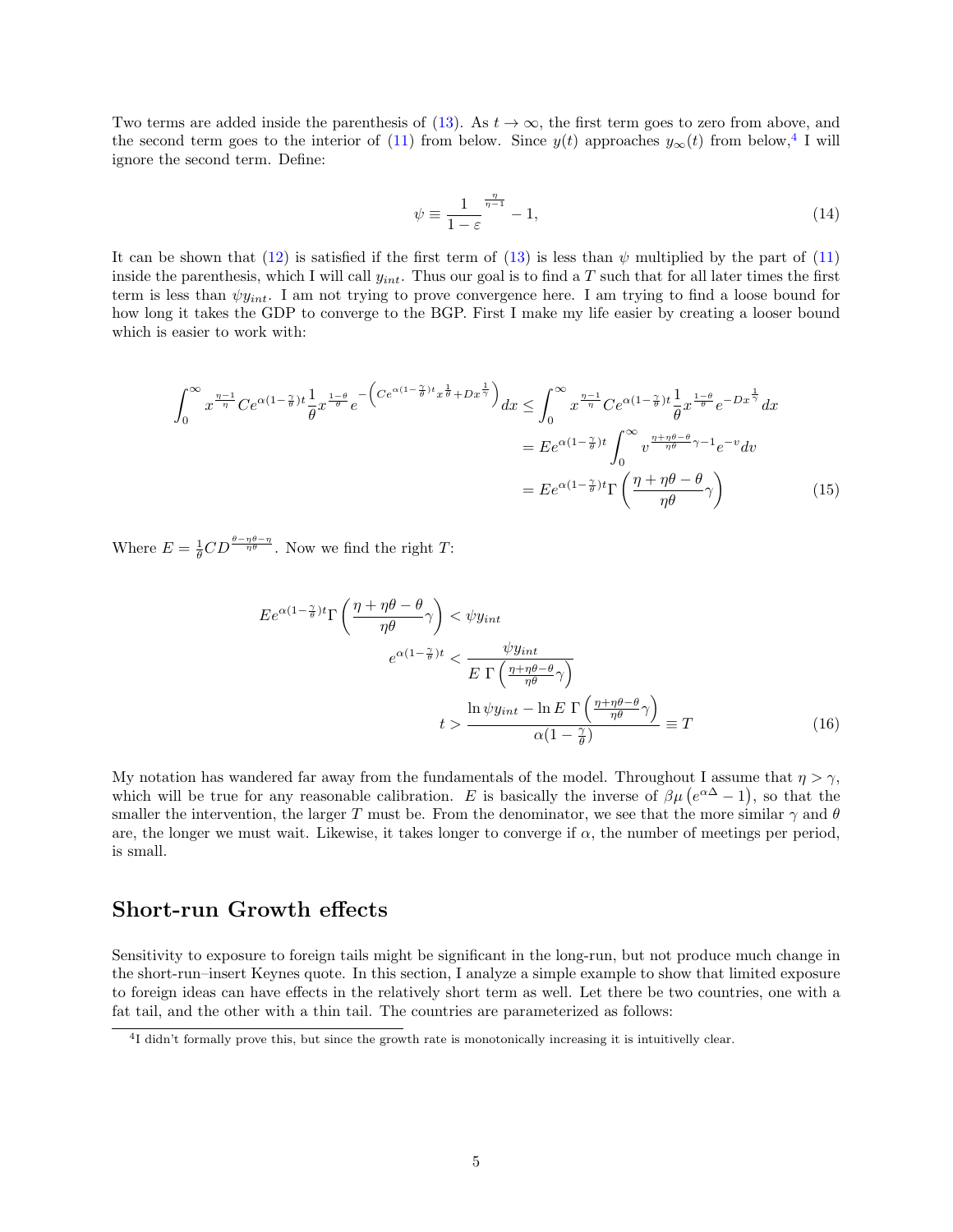| Parameter Fat |                   | - Thin |
|---------------|-------------------|--------|
| $\alpha$      | $0.05 \quad 0.05$ |        |
| Ĥ             | $\overline{4}$    |        |
|               | 100               | - 1    |

I start the countries off with their long-run autarchic steady state distributions. With these parameters, the growth rates of Thin and Fat are respectively 5% and 20% annually. The experiment is to have Thin take its cost draws from fat for two years, and then isolate it again and examine its growth rate.

| Years Post-Intervention Thin Growth Rate |          |
|------------------------------------------|----------|
| 1                                        | 5.89%    |
| 2                                        | 5.94%    |
| 3                                        | 5.99%    |
| $\overline{4}$                           | $6.04\%$ |
| 5                                        | $6.09\%$ |
| 6                                        | $6.15\%$ |
| 7                                        | 6.21%    |
| 8                                        | 6.27%    |
| 9                                        | 6.33%    |
| 10                                       | $6.40\%$ |

Within a few years, the effect of a short exposure to foreign technology has increased the Thin annual annual rate by 1.5%. This example is quite special, however, and generically it can take a long time for the effects of the tail to show up.

## Conclusion

In analyzing the class of models like the one I consider in this note, researchers have been interested in the properties of balanced growth paths. In this note, these models have a tail-stealing feature. Even extremely limited access to outside technology is enough for each country to get the tail from the best country. This tail completely determines the long run growth properties of countries, so there is a strong convergence feature built into these models.

## References

- <span id="page-5-3"></span>F. Alvarez, F. Buera, and R.E. Lucas. Idea flows, economic growth, and trade. Unpublished paper, 2011.
- <span id="page-5-0"></span>F.E. Alvarez, F.J. Buera, and R.E. Lucas Jr. Models of idea flows. Technical report, National Bureau of Economic Research, 2008.
- <span id="page-5-1"></span>J. Eaton and S. Kortum. Technology, geography, and trade. Econometrica, 70(5):1741–1779, 2004.
- <span id="page-5-2"></span>D. Jinkins. Grazie marco polo: Return migration and the dispersion of ideas. Technical report, www.davidjinkins.com, 2012a.